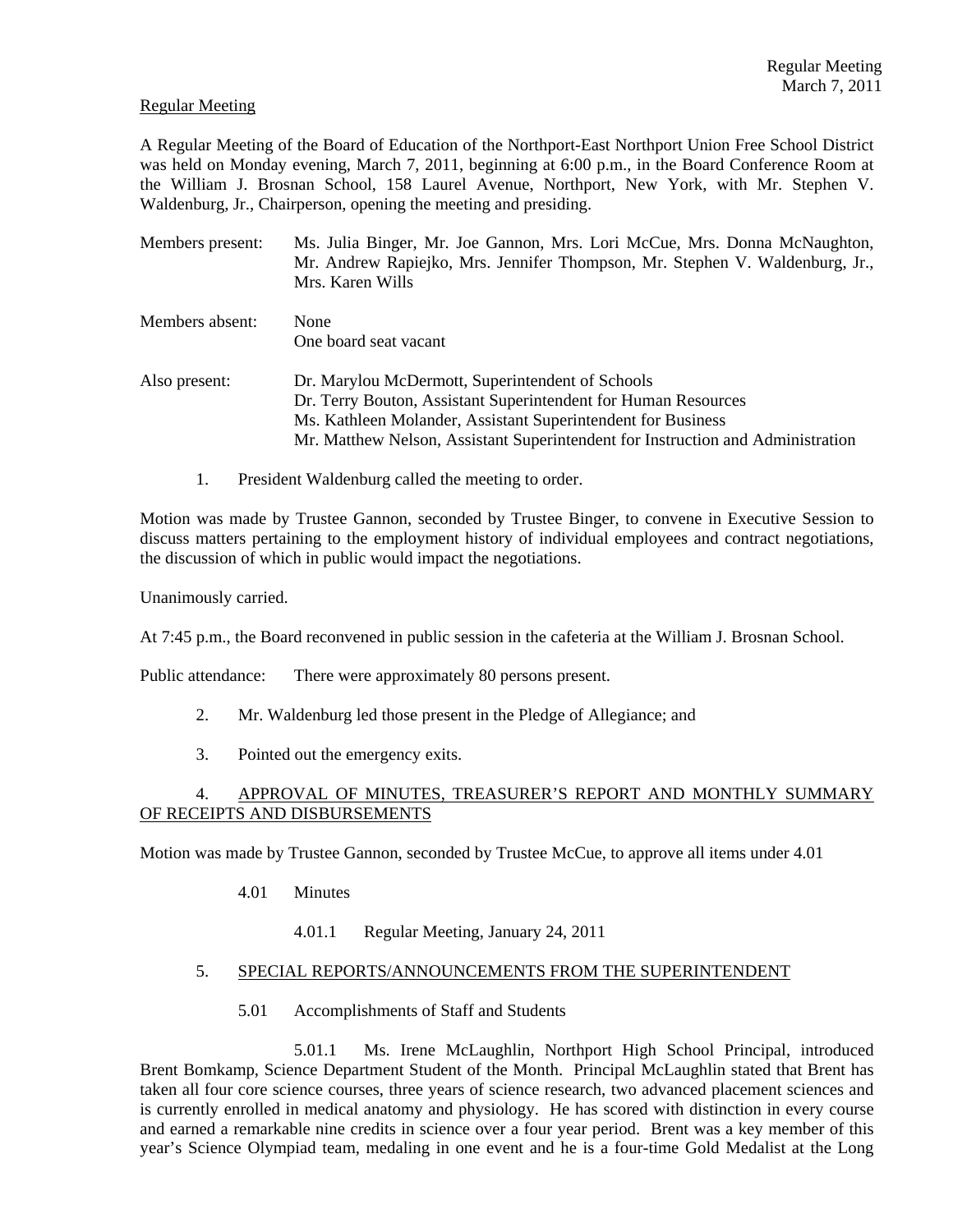Island Math Fair. Ms. McLaughlin noted that Brent's true passion is the science of Ornithology – the study of birds. Brent is widely respected throughout the Long Island Ornithological community and his passion for studying birds ranks him among some of Long Island's finest and respected Ornithologists. Four years ago Brent was selected the youngest person ever to receive a scholarship from Huntington Audubon to study Atlantic Puffins in the Gulf of Maine. Brent has also conducted field research locally, monitoring in cooperation with US Fish and Wildlife Service, the nesting productivity of beach-nesting species such as the endangered Piping Plover and the American Oystercatcher at Hobart Beach.

Brent was accepted early decision to Williams College where he plans to major in biology. Ms. McLaughlin stated that Brent has received community service awards from the New York State Senate and Nassau County for his work with the Youth Outreach Committee at Huntington Audubon, and last year he was honored as the New York Audubon/Theodore Roosevelt Sanctuary annual gala for his work in avian conservation.

President Waldenburg and Superintendent McDermott congratulated Brent on his fine achievements and presented him with a commendation from the Board.

5.02 Withdrawn

Motion was made by Trustee Gannon, seconded by Trustee McNaughton to receive the Superintendent's proposed budget for 2011-2012

5.03 Superintendent's Proposed Budget for 2011-2012

Dr. Marylou McDermott, Superintendent, stated that the entire budget process has been focused on the education of children and what the District can do for students in the most fiscally responsible manner. Dr. McDermott stated that she is recommending to the Board that she take a salary freeze for the 2011-2012 school year.

Dr. McDermott stated that on February  $7<sup>th</sup>$  the Board directed her to prepare a proposed 2011-2012 budget with a tax rate increase of no greater than 2%. The budget was prepared based upon the Governor's Executive Proposal with an estimated loss of State Aid of \$1,500,000. Dr. McDermott noted that if the District receives additional revenue the proposed 2011-2012 budget will be modified accordingly. The 2010-2011 Adopted Budget was \$147,487,339, the Proposed 2011-2012 budget is \$151,178,758 which represents a dollar change of \$3,691,419, resulting in a budget increase of 3.5% with an estimated tax rate increase of 1.98%. Dr. McDermott stated that the 2009-2010 expenditures were \$137,657,247, and revenue was \$143,289,858, resulting in revenues over expenditures of \$5,632,611. The anticipated 2011- 2012 expenditures are \$151,178,758 with anticipated revenue of \$145,428,758, resulting in revenues under expenditures of \$5,750,000. Dr. McDermott reviewed the anticipated use of reserves for 2011-2012, \$1,750,000 from the ERS Reserve, \$400,000 from the Workers' Compensation Reserve, and \$100,000 from the Unemployment Insurance Reserve. The designated unreserved fund balance of \$3,500,000 will be given back to the taxpayers. Dr. McDermott stated that the District has the obligation to educate every child within the confines of the District. Dr McDermott noted that the budget was prepared with the conservation and reduction of expenditures in mind while continuing to enhance the programs.

There was a discussion regarding use of reserves, savings in transportation costs, ARRA money and proposed initiatives in the 2011-2012 budget, and TAN rates.

Ms. Kathleen Molander, Assistant Superintendent for Business, stated that the proposed budget includes prudent use of reserves to keep the tax rate increase at a level below 2%. Ms. Molander discussed the estimated increases in the ERS and TRS rates and noted that the District will no longer receive ARRA funding.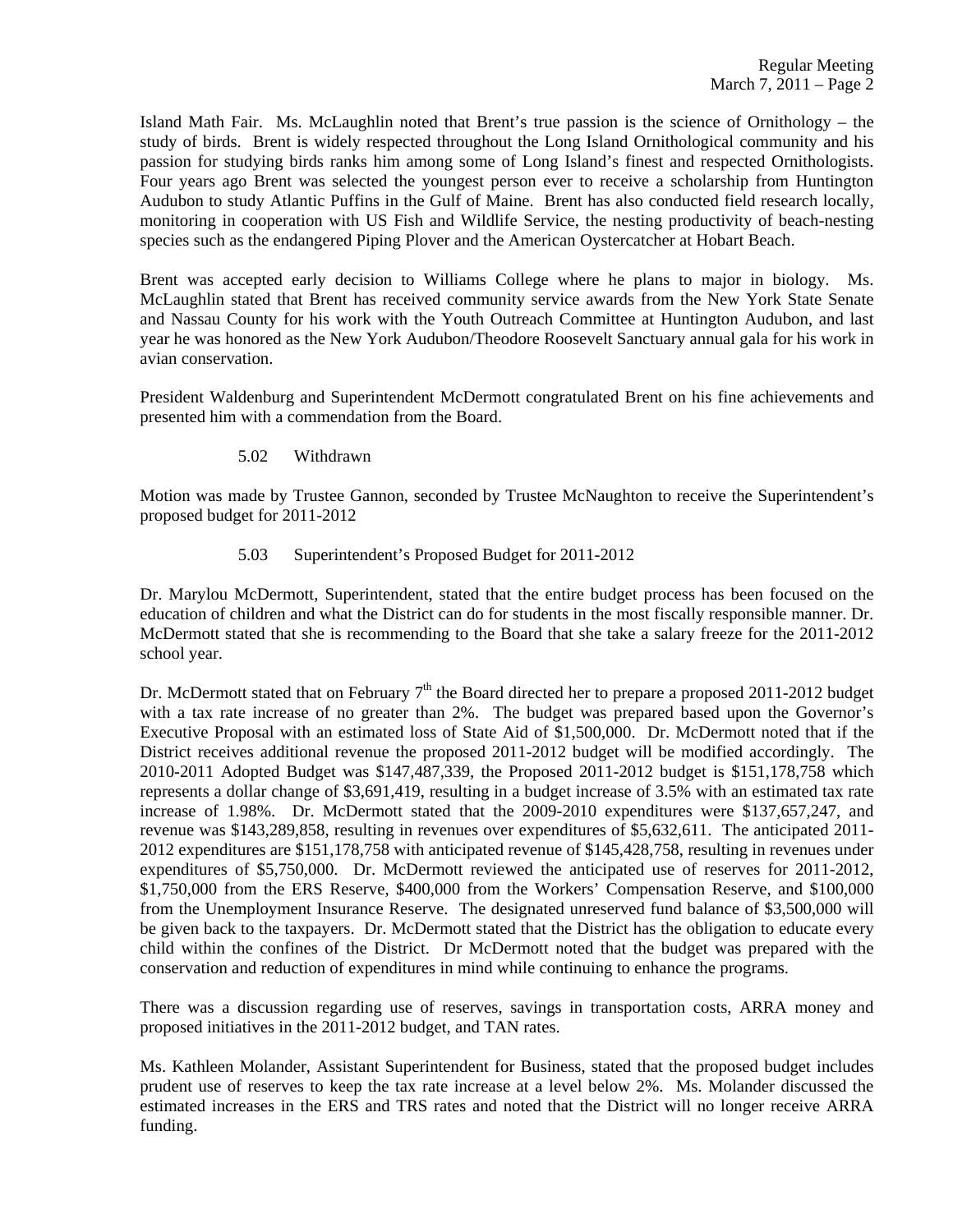Dr. McDermott stated that the 2011-2012 budget includes the initiative of equalization of core class sizes at the high school and providing teachers with a netbook as a tool for grade book and curriculum documents and to enhance classroom learning. Dr. McDermott stated that she is recommending a class size cap of 23 for Regents level courses. Dr. McDermott noted that equalization of class size is all about student learning.

Mr. Matthew Nelson, Assistant Superintendent for Instruction and Administration, stated that the initiative of providing a wireless computing device for every teacher and student is a national initiative. Mr. Nelson stated that the proposed budget includes approximately \$150,000 for repairs and \$500,000 for six technicians. Mr. Nelson noted that the District gets approximately 36% back in aid through BOCES.

Vote on Trustee Gannon's motion to receive the Superintendent's proposed budget for 2011-2012 was unanimously carried.

 5.04 The President of the Board reviewed the upcoming Board of Education meetings of March 21<sup>st</sup>, March 28<sup>th</sup>, April 6<sup>th</sup>, April 13<sup>th</sup> and April 28<sup>th</sup>. President Waldenburg noted that the March  $21<sup>st</sup>$  and  $28<sup>th</sup>$  meetings will be held at Northport High School in the large cafeteria.

### 6. COMMUNICATIONS

6.01 The following letters were received regarding the budget:

 6.01.1 Email from Ms. Denise Summers Mumm to Dr. Marylou McDermott, received February 10, 2011

Ms. Summers Mumm addressed the Board and asked which bargaining units took a pay freeze last year and which bargaining units are taking a pay freeze this year.

Dr. McDermott stated that Clerical, NASA, Teacher Aides, Security, positions governed by Board Policy, Supervisors Cabinet and the Superintendent took a pay freeze this past year.

 6.01.2 Email from Mr. Joe Stewart to Dr. Marylou McDermott, received February 11, 2011

Mr. Stewart addressed the Board and stated that the Governor is trying to impose a 2% state wide tax cap and the Board should look to make cuts in the budget and should look closely at the electives offered at the high school. Mr. Stewart stated the Board should look at the long term and consider many community members cannot afford tax increases.

 6.01.3 Email from Ms. Denise Summers Mumm to Members of the Board, received February 15, 2011

President Waldenburg stated that the Board members received Ms. Mumm's letter and asked her to call the Superintendent's office to setup a meeting. President Waldenburg also noted that the Board is scheduled to review the policies on committees at the April  $28<sup>th</sup>$  meeting.

 6.01.4 Email from Mr. Patrick Mooney to Members of the Board, received February 16, 2011. Mr. Mooney did not attend the meeting.

 6.01.5 Email from Ms. Regina Gorney to Members of the Board, received February 17, 2011. Ms. Gorney did not attend the meeting.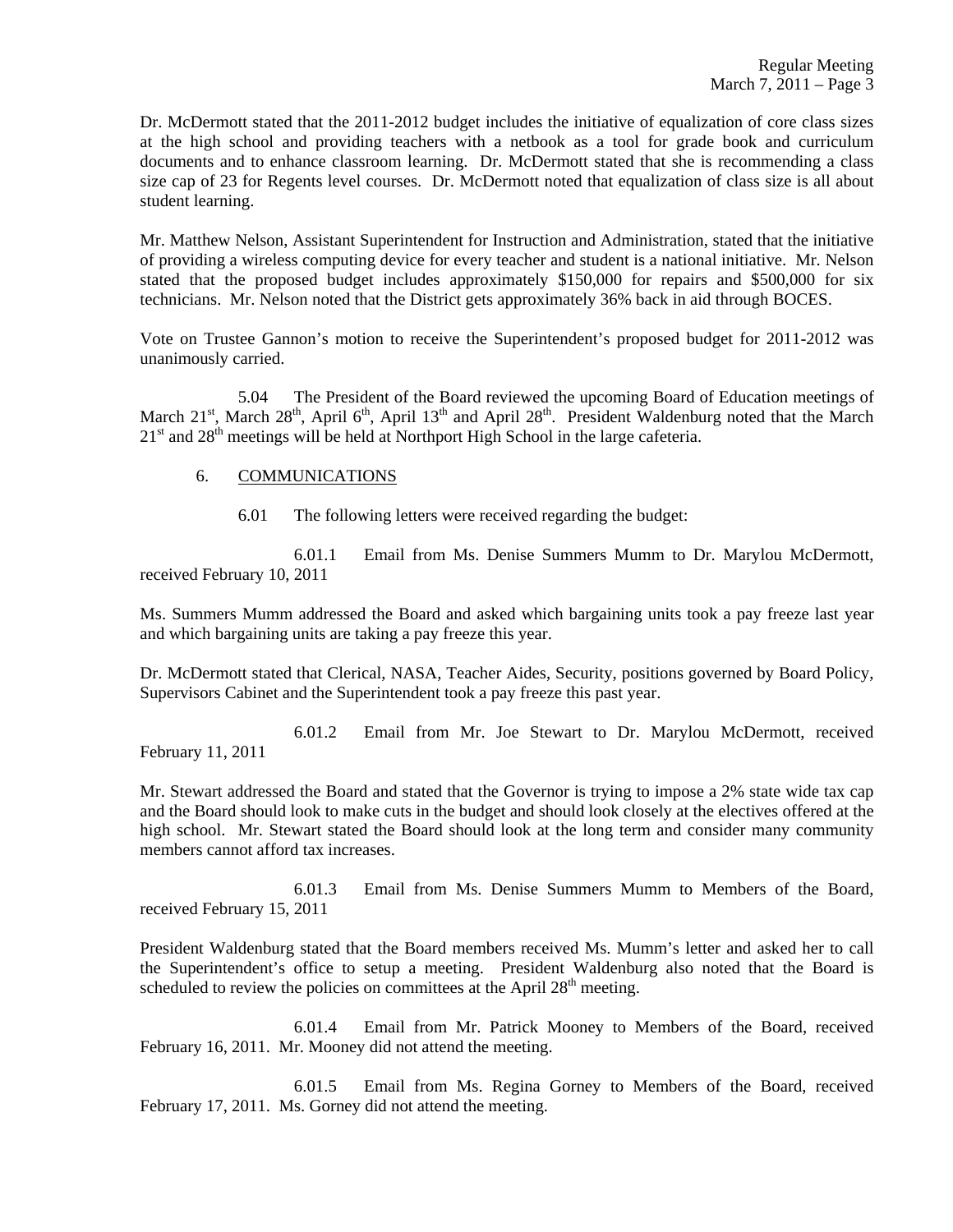6.01.6 Email from Mr. Armand D'Accordo to Dr. McDermott, received February 17, 2011

Mr. D'Accordo addressed the Board and stated that reserves have nothing to do with the Tax Anticipation Notes. Mr. D'Accordo stated that the TAN funds are guaranteed by the local town and county and Moody's has nothing to do with the TAN rate.

There was a brief discussion regarding the amount of reserve funds and the budget process. Mr. D'Accordo stated that the Board owes the community an explanation of the difference between the \$137 million actual expenditures in 2009-2010 and the proposed 2011-2012 budget.

 6.01.7 Email from Mr. Armand D'Accordo to Dr. McDermott, received February 17, 2011

Mr. D'Accordo addressed the Board and asked if the proposed change in core classes at the high school was due to low performance.

Dr. McDermott stated that it was more about equal distribution.

6.01.8 Email from Dr. Nina Dorata to Members of the Board, received February

17, 2011

Dr. Dorata stated that the District should not align an audit opinion with the budget process. Dr. Dorata noted that the actual spending in 2009-2010 was \$137 million with an 11% increase spent in fiscal 2010 and as of the January 31, 2011 budget status report the District is approximately \$15 million under budget for this year.

 6.01.9 Letter from Mr. Arthur Hansen to Members of the Board, received February 24, 2011. Mr. Hansen did not attend the meeting.

 6.01.10 Email from Ms. Paula Healy to Members of the Board, received February 28, 2011. Ms. Healy did not attend the meeting.

 6.01.11 Email from Mr. and Mrs. Charles Lekoski, received February 28, 2011. Mr. and Mrs. Lekoski did not attend the meeting.

President Waldenburg stated that the Board has received and read all the letters.

### 7. PUBLIC PARTICIPATION

Name Comment

Jean Baron Ms. Baron states she would like over-budgeted line items highlighted in UTN-EN the proposed budget for the community. Ms. Baron stated that a new law will be enacted in January 2012 and hoped the Board was aware of the New York State School Property Taxpayer Protection Act.

Jean Baron Stated that at the February  $28<sup>th</sup>$  meeting the community asked about the on behalf of Albert Prisco consolidation of schools with Elwood and a member of the audience called Dr. Scordo's office and spoke to his secretary who said there was no response from Dr. McDermott. Ms. Baron asked why there was direction given by the Board and no phone call made.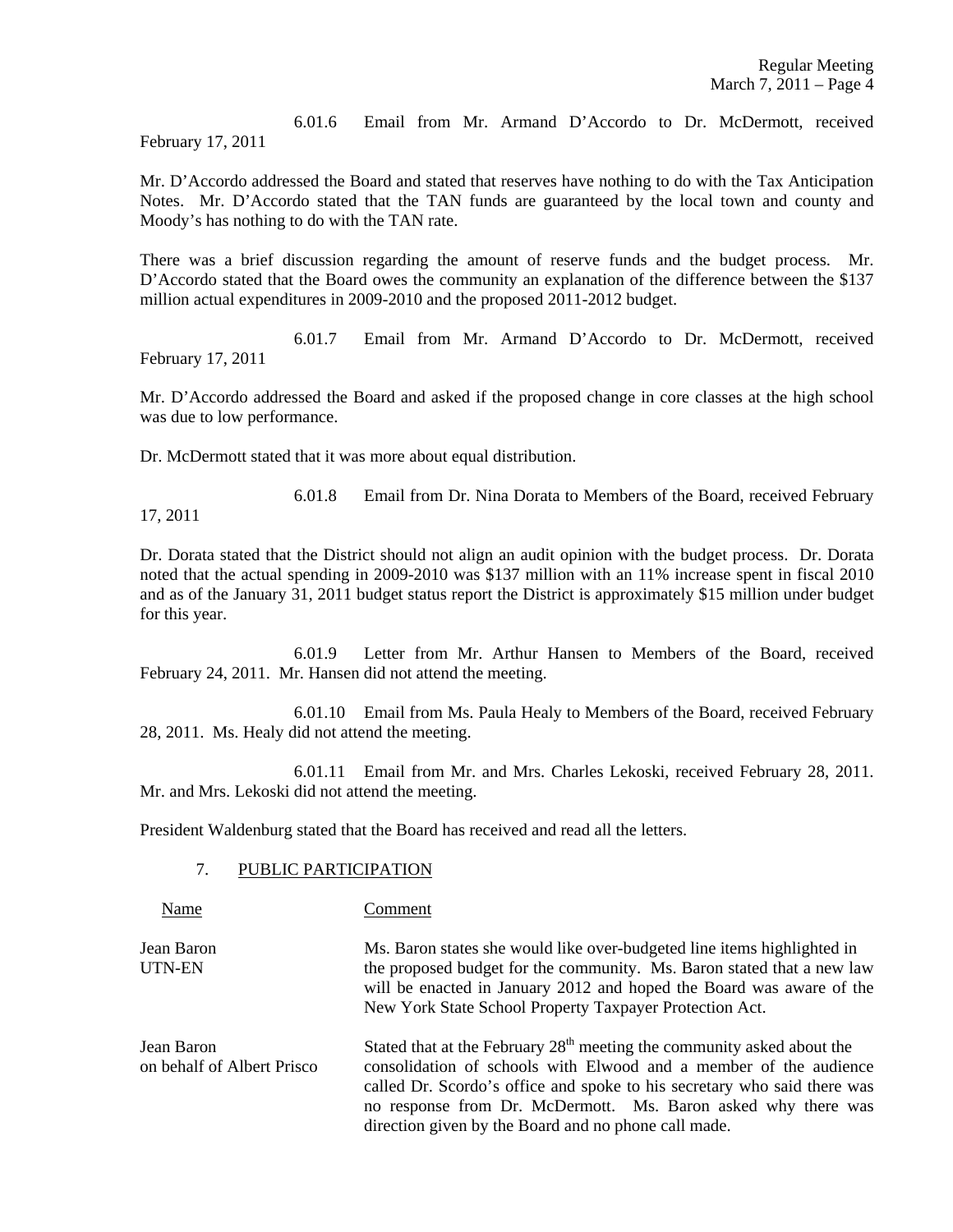Dr. McDermott stated that she spoke to Superintendent Scordo at his office at the direction of the Board President.

| Karen Wills<br>Trustee                  | Respectfully requested that the Superintendent be spoken to with the<br>utmost respect as the Office of Superintendent is the highest office in the<br>school district.                                                                                                                                                                                                                                                                                           |  |
|-----------------------------------------|-------------------------------------------------------------------------------------------------------------------------------------------------------------------------------------------------------------------------------------------------------------------------------------------------------------------------------------------------------------------------------------------------------------------------------------------------------------------|--|
| Carina Ranieri<br>Resident              | Stated that she hasn't been able to attend meetings recently but is a highly<br>involved parent and noted that no one shows any respect at the meetings<br>and that it is insulting the way people are being talked to in such a<br>demeaning manner. Ms. Ranieri asked that the Board stick to the five<br>minute rule and agreed with finding correct information without the back<br>and forth banter stating that is it not fair to the rest of the audience. |  |
| Debbie Sullivan<br>Resident (patch.com) | Stated that she attended the meeting in the Elwood School District and<br>spoke to Mr. Scordo who stated that he did receive a phone call from Dr.<br>McDermott regarding the proposed merger. Ms. Sullivan stated that Mr.<br>Scordo said the Elwood School Board did not receive a formal response<br>in writing.                                                                                                                                               |  |
| Sheila Whitlow<br>Resident              | Asked how the community can get answers to several points that are<br>being raised such as reserve funds and eight vs. nine period high school<br>day. Ms. Whitlow asked why these issues can't be explored and the<br>Board respond with solid explanations. Ms. Whitlow asked the Board to<br>keep an open mind.                                                                                                                                                |  |

Dr. McDermott stated that the District offices are open to the public and appointments can be made, given a reasonable amount of time, to sit and discuss issues. Dr. McDermott stated that to explore an eight period day would take a tremendous amount of time. Dr. McDermott noted that the nine period day takes care of everyone's child.

| Fred Trudwig, Jr. | Asked when the board will respond formally to Elwood. |
|-------------------|-------------------------------------------------------|
| Resident          |                                                       |

Trustee McNaughton stated that if the districts were to merge the higher contracts would prevail and noted that Elwood teachers are paid more. Mrs. McNaughton stated that Elwood has a higher tax rate, no reserves and is proposing an 8% tax rate increase.

Trustee Wills stated that a study would need to be done to analyze a merger and reorganization of the districts would be required. Mrs. Wills stated that she is not ready to pursue this especially with the LIPA challenge.

Trustee Gannon stated that he would not support spending \$35,000 on a study to pursue a merger.

Trustee McCue stated that she has attended many PTA meetings and spoke to many parents who feel it is not a good idea to pursue a merger. Mrs. McCue stated that lack of action is in itself a response.

Motion was made by Trustee Wills, seconded by Trustee Thompson, to approve all items under 8.0 and 9.0, excluding withdrawn item #25 Schedule A, including Supplemental 8.01.1 (Schedule A #31-38), Supplemental 8.01.2 (Schedule B #3-6) and Supplemental 9.02 (UPK Contracts).

# 8. SUPERINTENDENT'S REPORT, GENERAL - FOR BOARD ACTION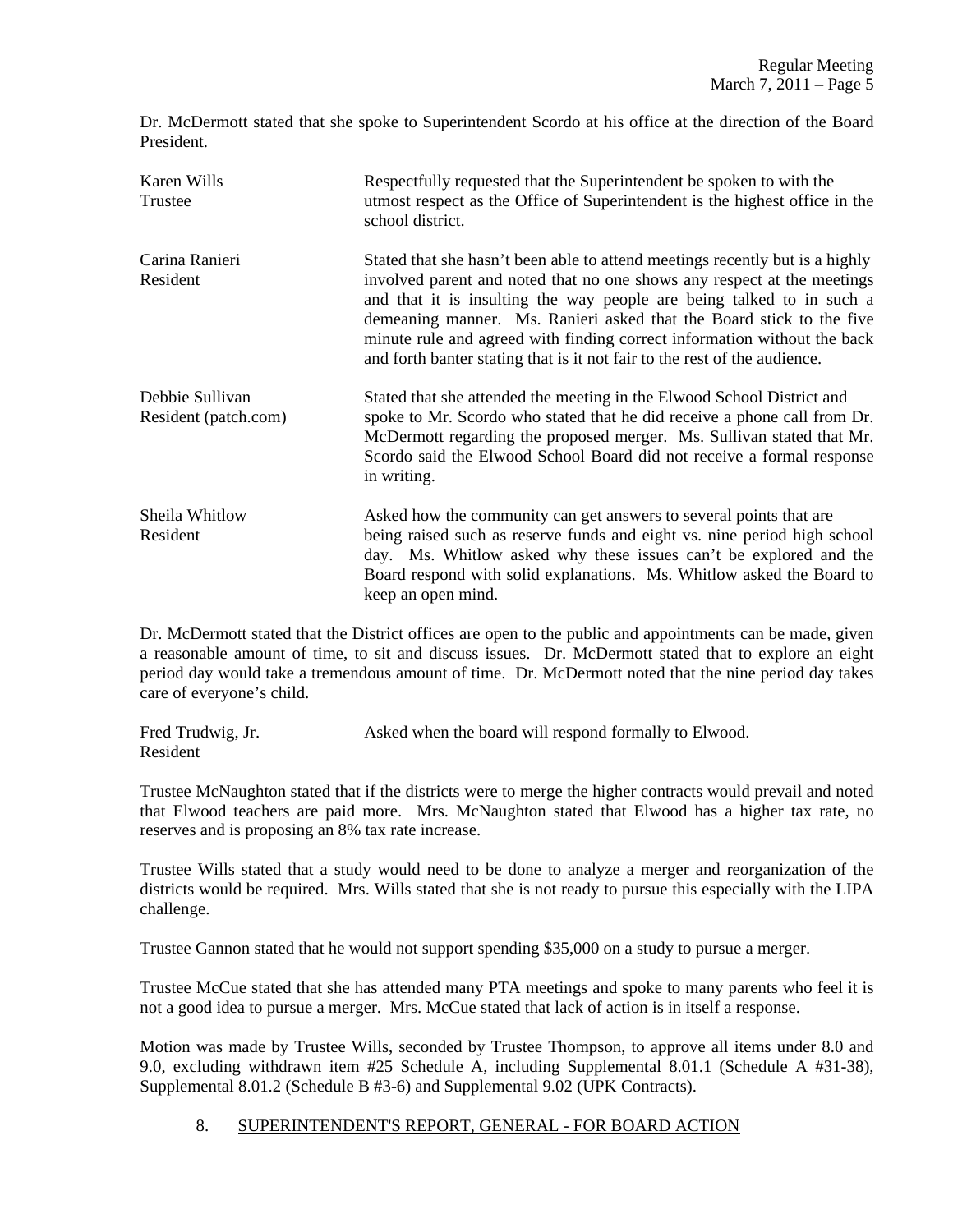8.01 Personnel Schedules, each dated March 7, 2011, and each attached and made part of the official minutes:

- 8.01.1 Schedule A Certified Staff (excluding withdrawn item #25, including Supplemental A #31-38)
- 8.01.2 Schedule B Non-Instructional Staff (including Supplemental B #3- 6)
- 8.01.3 Schedule C Salary Transfers
- 8.01.4 Schedule D Extra Pay
- 8.01.5 Schedule J Committee on Special Education
- 8.02 Receiving for a first reading revisions to the following policies:
	- 8.02.1 Policy #6700 Purchasing Policy
	- 8.02.2 Policy #3260 Disposal of Surplus Property
- 8.03 Receiving for a first reading the following policies:
	- 8.03.1 Policy #6670 Petty Cash/Petty Cash Accounts
	- 8.03.2 Policy #5210 Student Organizations
	- 8.03.3 Policy #5252 Student Activities Funds Management

## 9. SUPERINTENDENT'S REPORT, FINANCIAL - FOR BOARD ACTION

9.01 Taking specified action on the following BIDS:

### EDUCATIONAL:

- 9.01.1 Award Medical Supplies & Equipment
- 9.01.2 Award Athletic Supplies & Equipment
- 9.01.3 Award Physical Education Supplies & Equipment

### LONG ISLAND FOOD SERVICE DIRECTOR'S ASSOCIATION COOPERATIVE

- 9.01.4 Award Dairy
- 9.01.5 Award Meat
- 9.01.6 Award Cheese Pizza
- 9.01.7 Award Small Wares

### BUILDINGS & GROUNDS

9.01.8 Award – Masonry Chimney Extension at Northport High School

 9.02 Approving 2011-2012 Universal Pre-K Program Contracts between the Northport-East Northport Union Free School District and Island Kids Early Childhood Center, Northport Nursery School and Pumpkin Patch Day Nursery

Vote on Trustee Wills' motion to approve all items under 8.0 and 9.0, excluding withdrawn item #25 Schedule A, and including Supplemental 8.01.1 (Schedule A #31-38), Supplemental 8.01.2 (Schedule B #3-6), and Supplemental 9.02 (UPK Contracts) was unanimously carried.

### 10. SUPERINTENDENT'S REPORT - FOR INFORMATION ONLY

- 10.01 Schedule H Use of Facilities
- 10.02 Schedule I Home Instruction